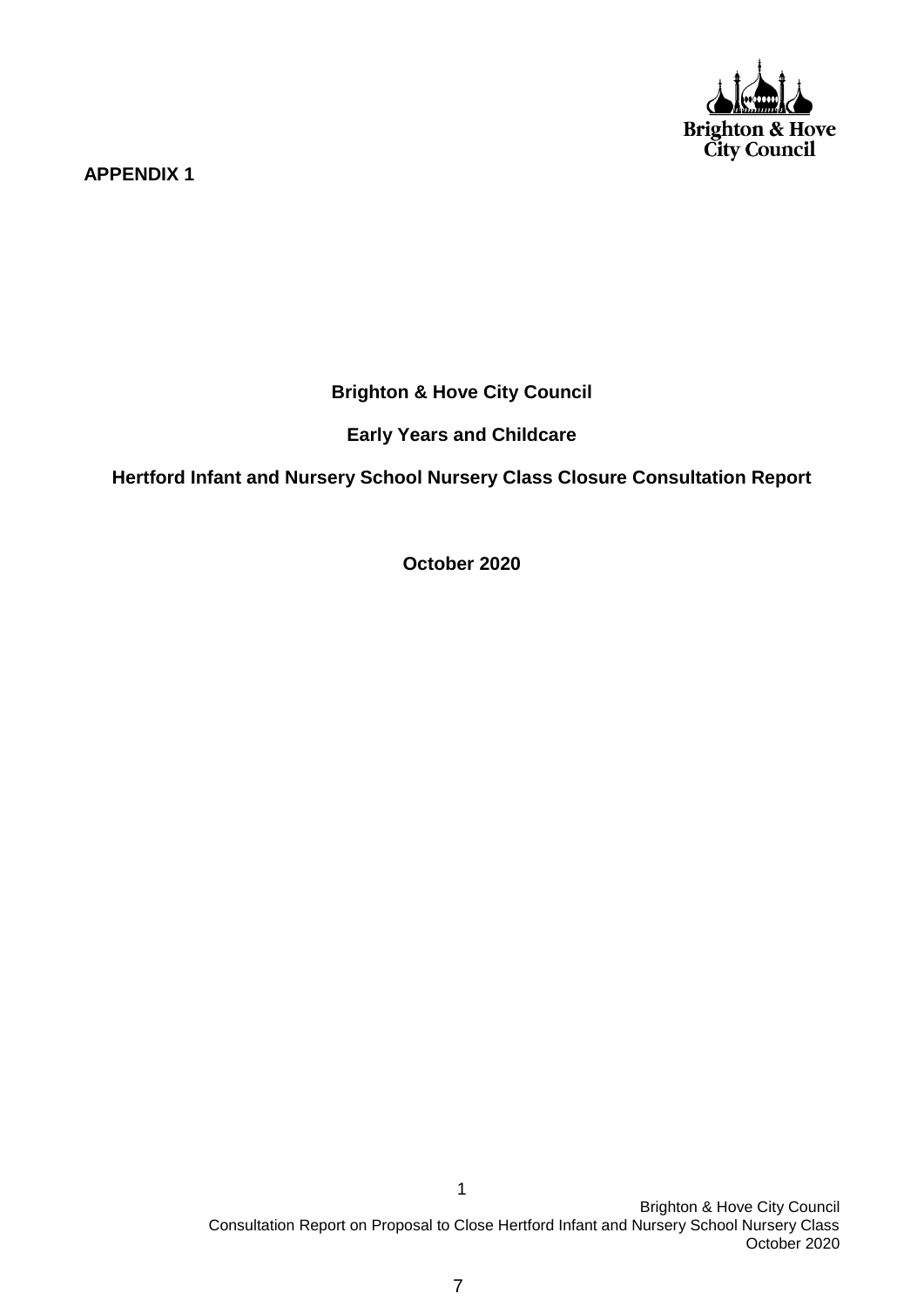

## **1. Introduction**

Hertford Infant and Nursery School is a community maintained school with a nursery class which currently offers part-time free early education to three and four year olds (the early years free entitlement, EYFE).

From 16<sup>th</sup> September to 16<sup>th</sup> October 2020 Brighton & Hove City Council ran a public consultation about a proposal to close the school's nursery class with effect from September 2021 and as a result to raise the school's lower age range from three to four years.

Respondents could submit their feedback via online consultation on the council's portal, by email, or through two public consultation events held on 28<sup>th</sup> September and 1<sup>st</sup> October 2020.

19 people responded to the online consultation. There were no responses by email, and noone attended the two public consultation events.

The majority of respondents strongly disagreed with the proposal to close the nursery class (68%) with 27% in agreement.

### **2. Main Findings from the Online Consultation**

The main findings from the online consultation are summarised below.

The majority of respondents 13 people (68%) strongly disagreed with the proposal to close the nursery class.

Five respondents (11%) strongly agreed/tended to agree with the proposal.

One respondent (5%) didn't know/wasn't sure about the proposal.

All but one who disagreed with the proposal were current or future parents of children at the school.

All but one who agreed with the proposal were managers/owners/other staff from local childcare provision; staff at Hertford Infant and Nursery School; headteacher/staff person/governor at local maintained primary school.

Nine respondents were planning to send their child to the nursery class in the future, and of these eight (89%) strongly disagreed with the proposal.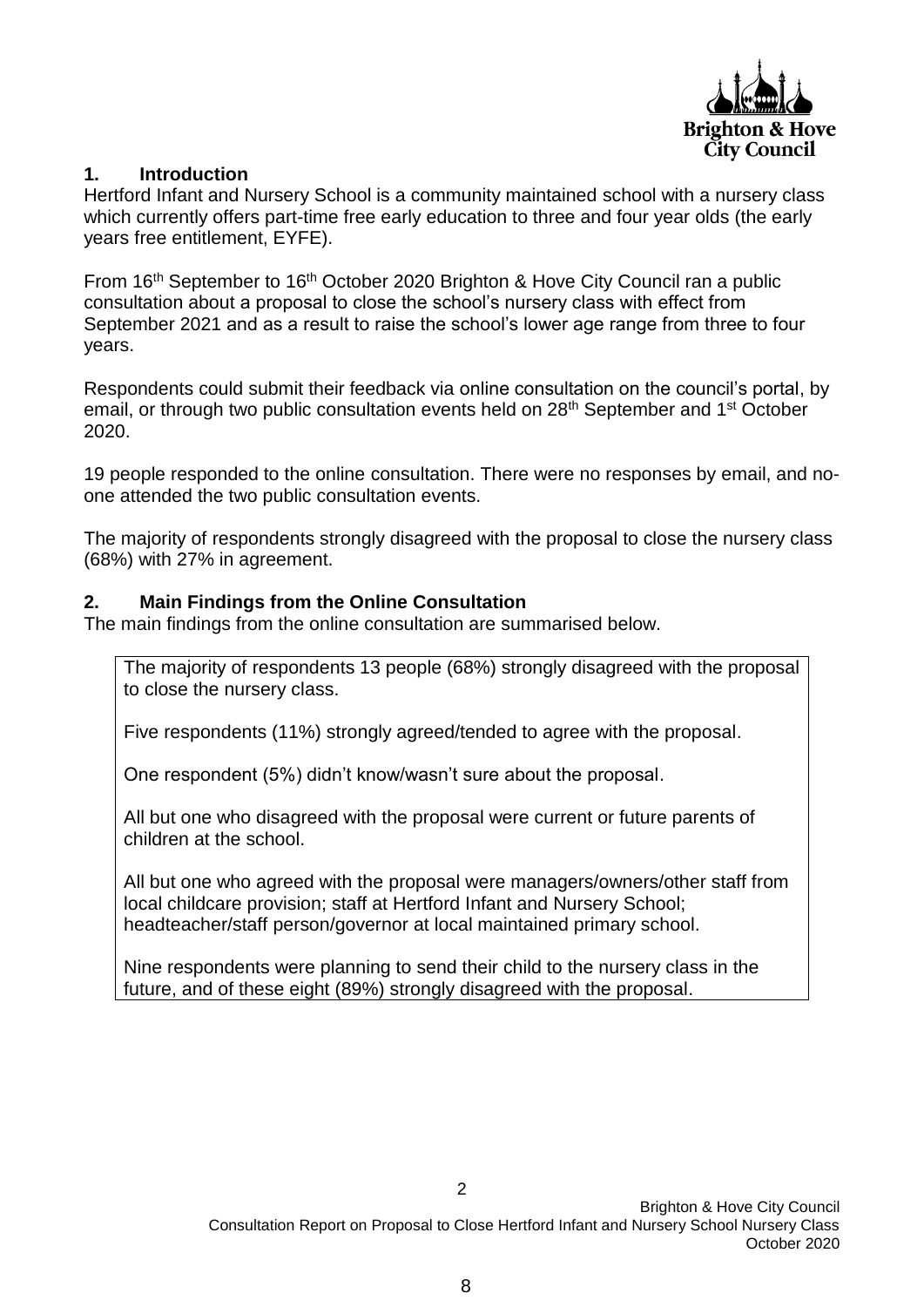

# **3. Who responded?**

**.** 

The table below shows who responded to the online consultation.

| Category                                                                                          | <b>Number of</b><br>responents <sup>1</sup> |
|---------------------------------------------------------------------------------------------------|---------------------------------------------|
| Parent of a child at Hertford Infant and Nursery School nursery class                             |                                             |
| Parent/grandparent of a child/children not at Hertford Infant and Nursery<br>School nursery class | 8                                           |
| Staff at Hertford Infant and Nursery School                                                       |                                             |
| Manager/owner/staff person from other local childcare provision                                   | ⌒                                           |
| Headteacher/staff person/governor at a local maintained primary school                            |                                             |

## **4. Respondents agreement/disagreement in principle with the proposed closure of the nursery class**

Respondents were asked whether they agreed or disagreed in principle to the closure of the nursery class and the raising of the lower age range from three to four.

The majority, 68% of respondents, (13 people) said they strongly disagreed with the proposal to close the nursery class. Eleven per cent (five people) stated that they tended to agree/strongly agreed with the proposal. The remaining respondent said that they didn't know/were not sure.

Details of responses by type of respondent are in the table below.

<sup>1</sup> One person responded as both a parent of a child at the nursery class and a child not at the nursery class, but their views are only counted once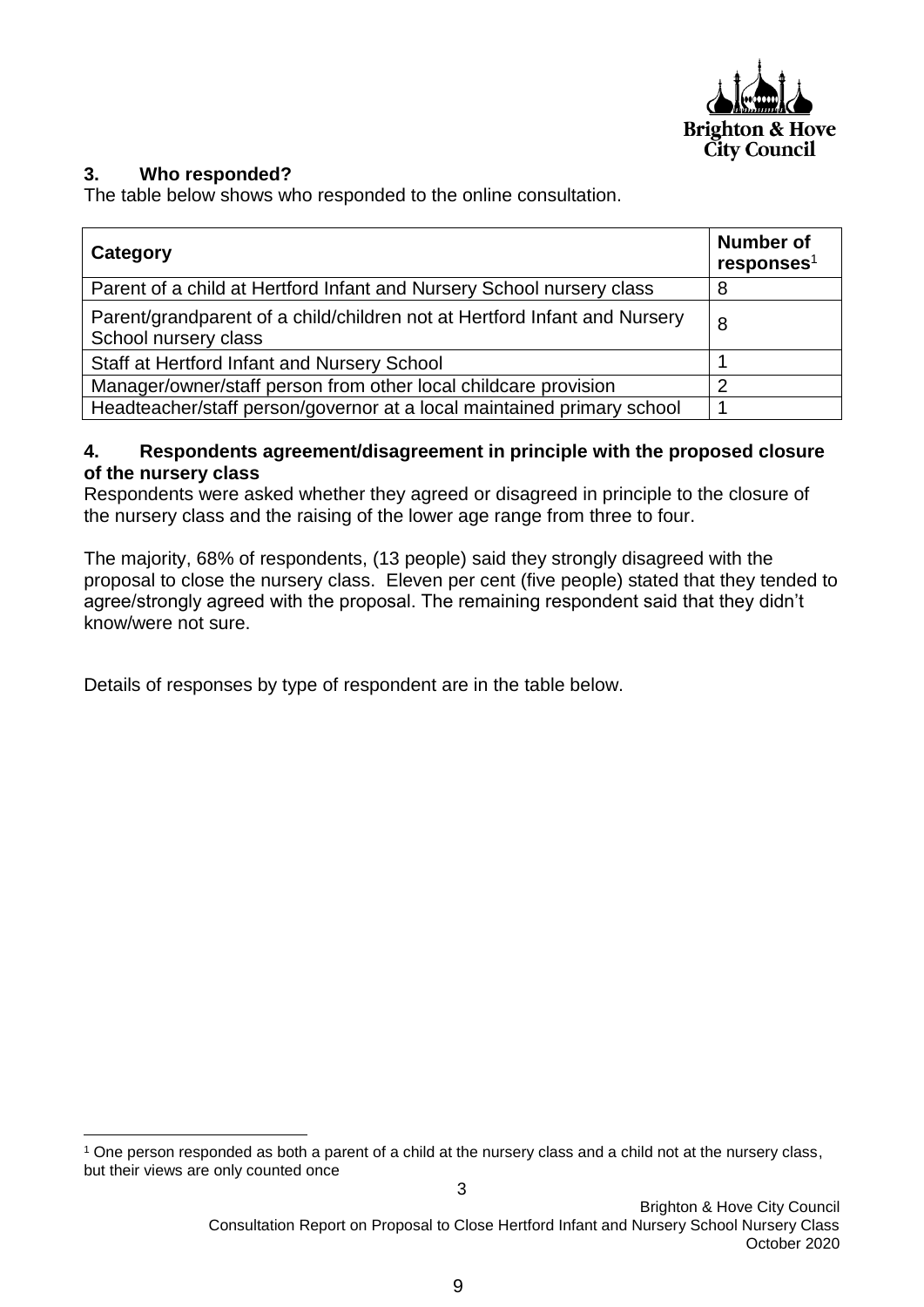

|              |                | Parent of<br>child/<br>children<br>at<br>Hertford<br>Infant and<br>Nursery<br>School<br>nursery<br>class | Parent/grand<br>parent of<br>child/<br>children not<br>at Hertford<br>Infant and<br>Nursery<br>School<br>nursery<br>class | Staff at<br>Hertford<br>Infant and<br><b>Nursery</b><br>School | Manager/<br>owner/staff<br>person from<br>other local<br>childcare<br>provision | Headteacher<br>/staff person/<br>governor at<br>local<br>maintained<br>primary<br>school | All<br>respondents |
|--------------|----------------|----------------------------------------------------------------------------------------------------------|---------------------------------------------------------------------------------------------------------------------------|----------------------------------------------------------------|---------------------------------------------------------------------------------|------------------------------------------------------------------------------------------|--------------------|
|              | Strongly       |                                                                                                          | 0                                                                                                                         | 1                                                              | 0                                                                               |                                                                                          | 3                  |
|              | agree          | 12%                                                                                                      | 0%                                                                                                                        | 100%                                                           | 0%                                                                              | 100%                                                                                     | 16%                |
|              | Tend to        | 0                                                                                                        | 0                                                                                                                         | 0                                                              | 2                                                                               | 0                                                                                        | $\overline{2}$     |
|              | agree          | 0%                                                                                                       | 0%                                                                                                                        | 0%                                                             | 100%                                                                            | 0%                                                                                       | 11%                |
|              | Strongly       | 6                                                                                                        | 7                                                                                                                         | 0                                                              | 0                                                                               | 0                                                                                        | 13                 |
|              | disagree       | 75%                                                                                                      | 100%                                                                                                                      | 0%                                                             | $0\%$                                                                           | 0%                                                                                       | 68%                |
|              | Don't<br>know/ |                                                                                                          | 0                                                                                                                         | 0                                                              | 0                                                                               | 0                                                                                        |                    |
|              | not sure       | 12%                                                                                                      | 0%                                                                                                                        | 0%                                                             | 0%                                                                              | 0%                                                                                       | 5%                 |
| <b>Total</b> |                | 8                                                                                                        | 7                                                                                                                         | 1                                                              | $\overline{2}$                                                                  |                                                                                          | 19                 |

# **5. Who intended to send their child(ren) to the nursery class in future?**

Respondents were asked: "Before you heard about this proposal, were you planning to send a child to the nursery class in future?"

Of those responding, nine people were planning to send their child to the nursery class in the future, and of these eight (89%) strongly disagreed with the proposal, with the other person responding don't know/not sure.

### **6. Respondents' comments**

Respondents were asked if there was anything they wanted to tell us about the reason for their answer and 13 people (68% did so).

The reasons given against closing the nursery class were:

- The nursery has a positive impact on managing children's transition to the school, including their emotional well-being. This was the most common reason given.
- The high quality of provision at the nursery, the fact that is provides a safe and nurturing space, and comparison with other local provision in that it is smaller, and non-denominational
- A concern that the closure of the nursery class could jeopardise the future of the school itself
- A desire to send younger children to the nursery in the future, having sent elder children there, and the ability to drop off/pick up siblings from the same location
- The fact that EYFE is free for 15 hours a week; this offer is more difficult to come by at private nurseries which tend to be more restrictive in their offer of free hours; some parents are not able to afford to pay for additional hours

4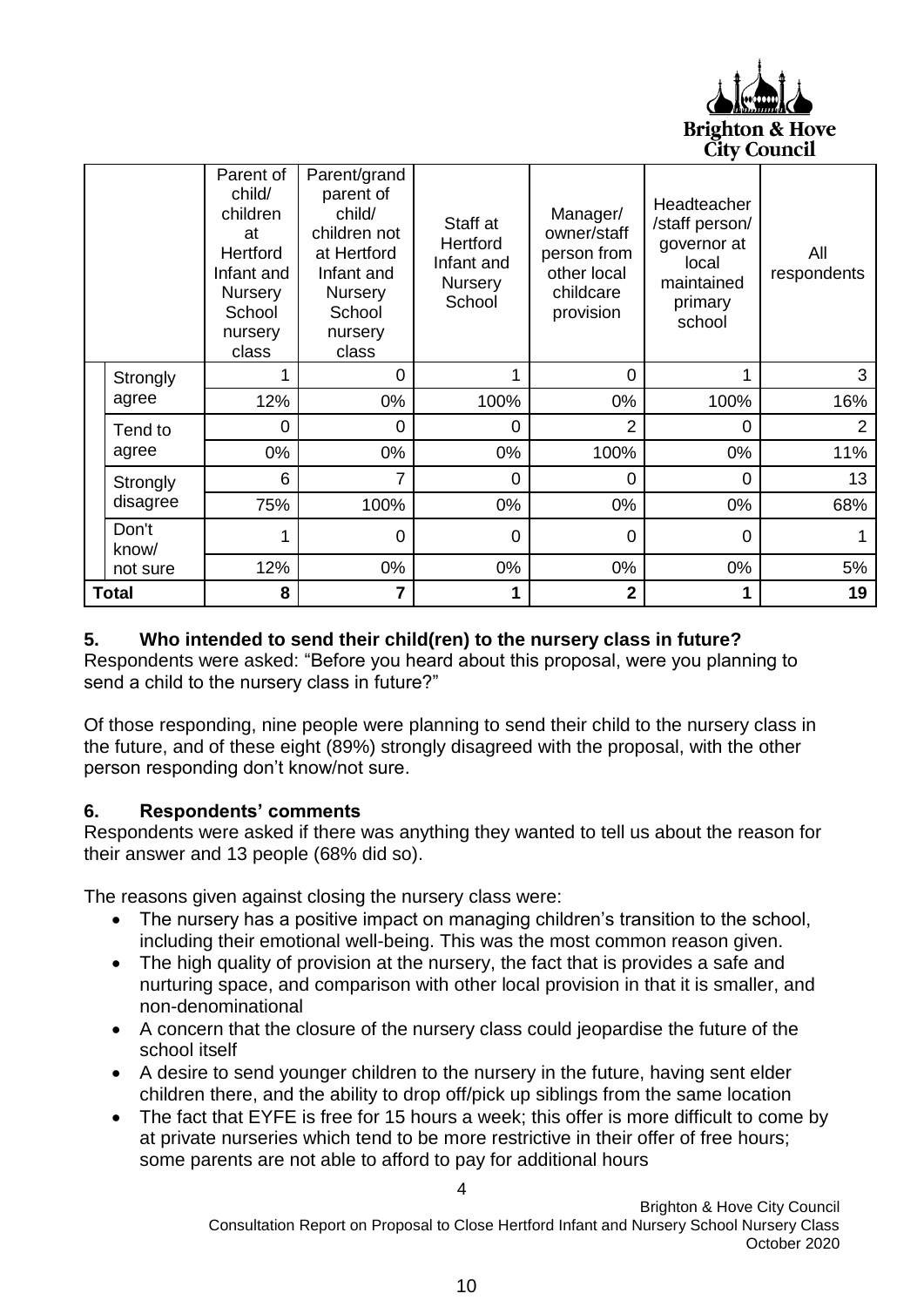

A number of respondents commented that the nursery had not been publicised well-enough in the local community and that it should be promoted further before considering closure.

The only reason given in favour of closing the nursery class was its lack of financial sustainability .

#### 7. **Demographics**

The profile of the respondents is shown in the tables below

| Age                           | <b>Number</b> | Per cent |
|-------------------------------|---------------|----------|
| $30 - 39$                     |               |          |
| $40 - 49$                     |               | ົ        |
| $50 - 59$                     |               |          |
| $60 - 69$                     |               |          |
| No response/prefer not to say |               |          |

| <b>Gender</b>                 | <b>Number</b> | Per cent |
|-------------------------------|---------------|----------|
| Female                        | 15            | 79       |
| Male                          |               | 16       |
| No response/prefer not to say |               |          |

| Identify as sex assigned at birth | <b>Number</b> | Per cent |
|-----------------------------------|---------------|----------|
| Yes                               |               | 95       |
| No response/prefer not to say     |               |          |

| <b>Ethnic origin</b>                    | <b>Number</b> | Per cent |
|-----------------------------------------|---------------|----------|
| White: English/Welsh/                   | 13            | 68       |
| Scottish/Northern Irish/British         |               |          |
| Asian or Asian British: Any other Asian |               | 5        |
| Background                              |               |          |
| Asian or Asian British: Indian          |               | 5        |
| Mixed: Asian and White                  |               | 5        |
| Any other White background              |               | 5        |
| No response/prefer not to say           | っ             | 10       |

| <b>Sexual orientation</b>     | <b>Number</b> | <b>Per cent</b> |
|-------------------------------|---------------|-----------------|
| Heterosexual/'Straight'       | 16            | 84              |
| No response/prefer not to say |               | 16              |